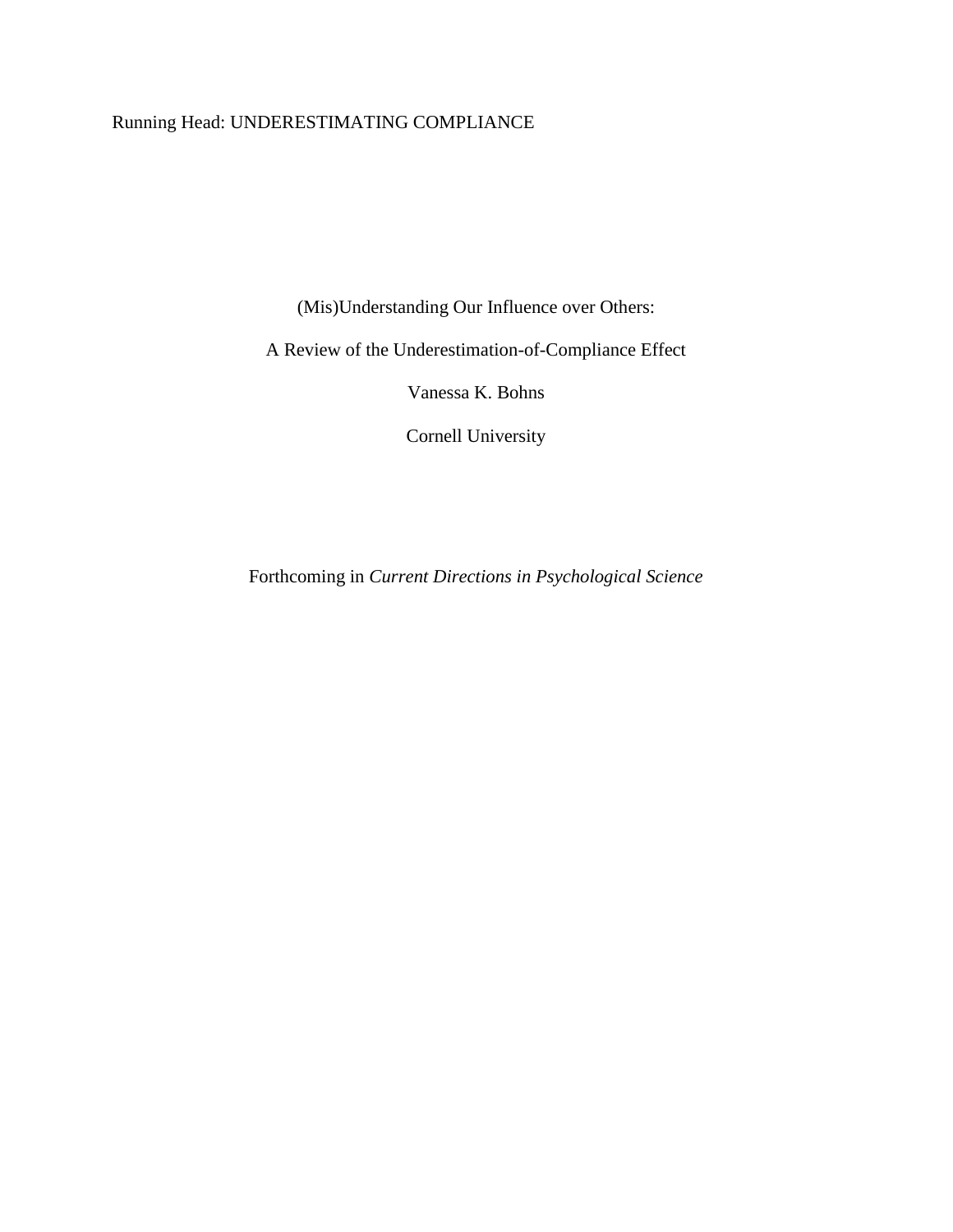# **ABSTRACT**

I review a burgeoning program of research examining people's perceptions of their influence over others. This research demonstrates that people are overly pessimistic about their ability to get others to comply with their requests. Participants in our studies have asked more than 14,000 strangers a variety of requests. We find that participants underestimate the likelihood that the people they approach will comply with their requests. This error is robust (it persists across various samples and requests) and substantial (on average, requesters underestimate compliance by 48%). We find that this error results from requesters' failure to appreciate the awkwardness of saying "no" to a request. In addition to reviewing evidence for the underestimation-ofcompliance effect and its underlying mechanism, I discuss some factors that have been found to strengthen, attenuate, and reverse the effect. This research offers a starting point for examining a neglected perspective in influence research: the psychological perspective of the influence *source*.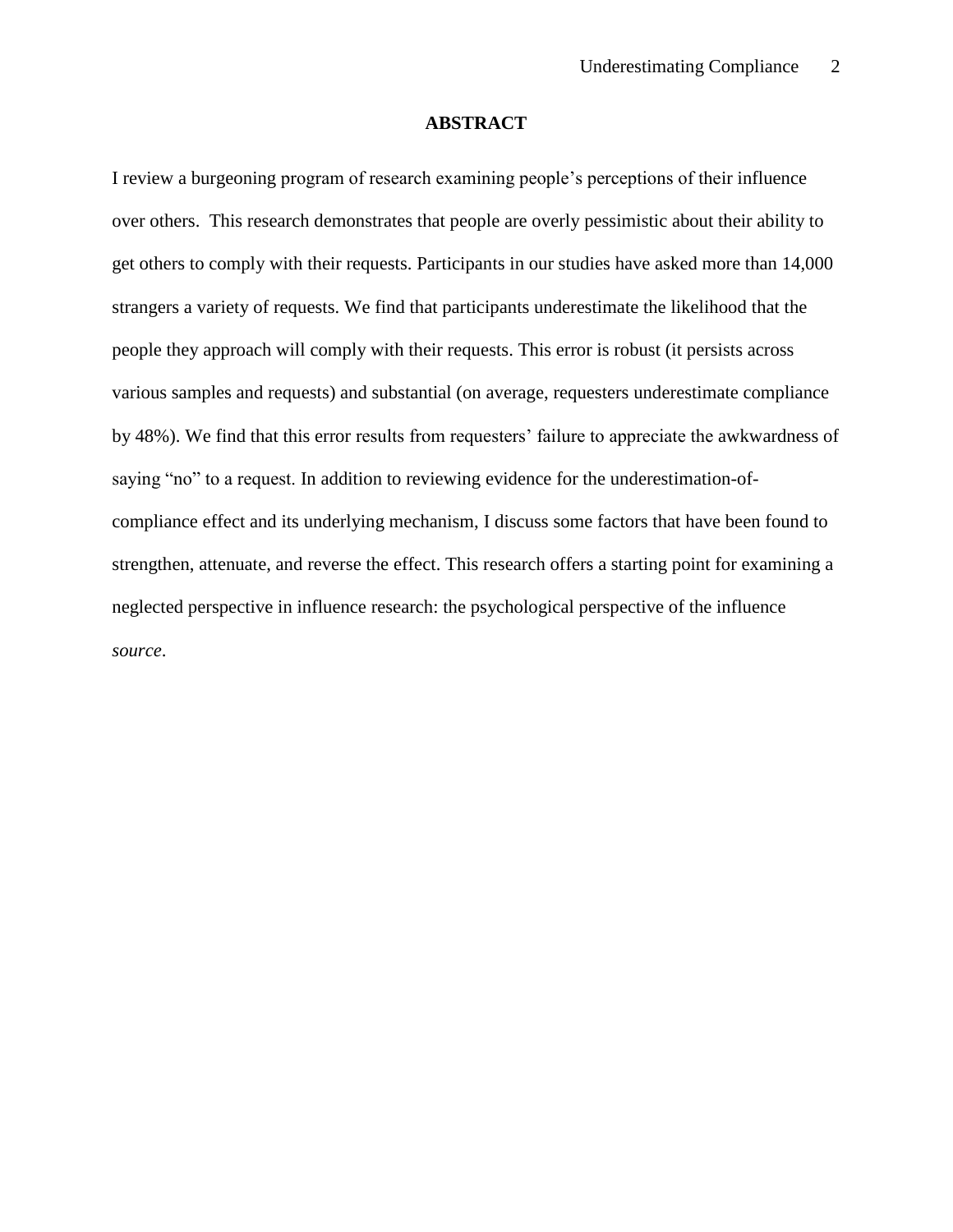We are constantly influenced by others—other people regularly goad us into doing, saying, believing, and buying things. Thanks to an extensive and enduring literature on conformity, compliance, and persuasion, social psychologists have a fairly good understanding of what makes us susceptible to others' influence (Cialdini & Goldstein, 2004; Petty & Cacioppo, 1986). But, just as significantly, we are constantly *influencing* other people—getting *them* to do, say, believe, and buy things. Yet relatively little research has focused on the psychological perspective of the person doing the influencing.

In this article, I review a small, but growing, area of research examining people's perceptions of their influence over others. Over the past decade, my colleagues and I have asked participants in our studies to make a variety of requests of more than 14,000 strangers: Can I borrow your phone? Would you sponsor me for a race? Will you lie for me? In each case, before they made these requests, we asked participants their expectations of compliance. We then compared participants' predictions of compliance to actual compliance. Our findings reveal that people are overly pessimistic about their ability to get others to comply with their requests. By examining people's intuitions about the effectiveness of their own influence attempts, this research offers a starting point for exploring the important and largely neglected question of how people view the influence process from their role as wielders of social influence over others.

# **THE UNDERESTIMATION-OF-COMPLIANCE EFFECT**

One of the most basic influence tactics is a direct request. To procure a higher salary, we can ask our boss for a raise. To garner support for our cause, we can ask people to sign a petition. Yet the simplicity of this tactic belies the dread many people feel at the prospect of asking. Potential requesters stress about imposing on others, feel self-conscious about revealing their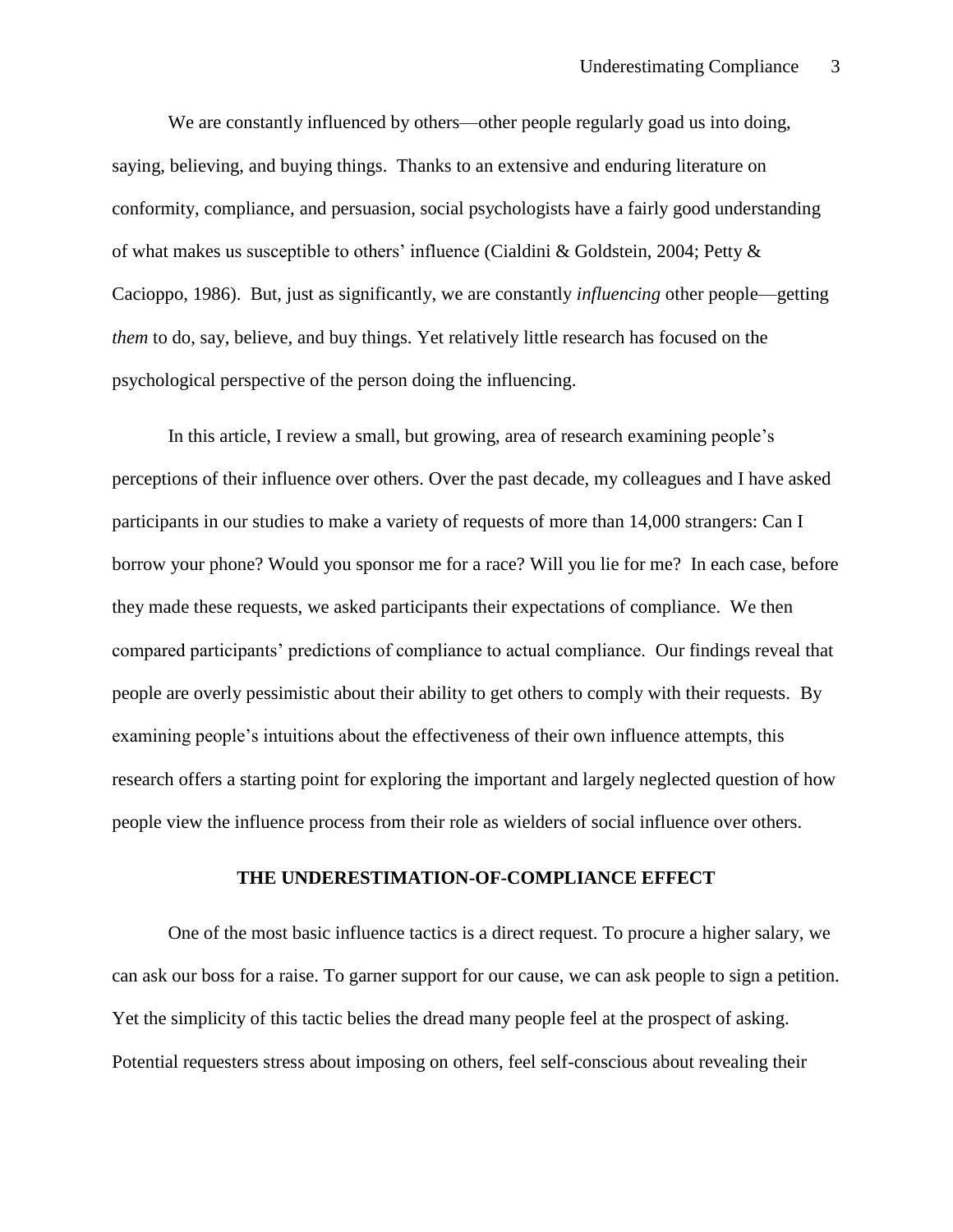shortcomings, and fear the worst—rejection (DePaulo & Fisher, 1980; Milgram, 1977). However, research by my colleagues and me suggests this latter concern is often unfounded.

Imagine the following situation: You need to make a phone call, but your cellphone is dead. Your only option is to approach random strangers one by one in order to borrow a phone. How many people will you need to approach before someone agrees to loan you his phone? In one study, we asked participants to get three random strangers to agree to this very request. But first, we asked them to predict the number of people they would need to approach to get three people to agree. Participants predicted they would need to ask an average of 10.1 people. In actuality, they had to ask an average of 6.2 people. In other words, approximately one out of every two people they approached agreed to loan our participants their phones; participants had overestimated the number of people they would need to ask by more than 60% (Flynn & Lake, 2008).

We have found the same pattern of results—and similarly large effects—when we have instructed participants to persuade strangers to fill out a questionnaire (Bohns et al., 2011), provide intricate directions to a specified location (Flynn & Lake, 2008), or commit a small act of vandalism (Bohns, Roghanizad & Xu, 2014). In one study, 91 participants in a charity run predicted they would need to ask an average of 210.3 people to reach their fundraising goals (ranging from \$2,100 to \$5,000). In fact, they only had to ask an average of 122.2 people—88 fewer than they expected (Flynn & Lake, 2008). Table 1 summarizes 12 studies from five recent articles documenting this phenomenon across a diverse range of requests. The upshot is that the underestimation-of-compliance effect is both large and robust.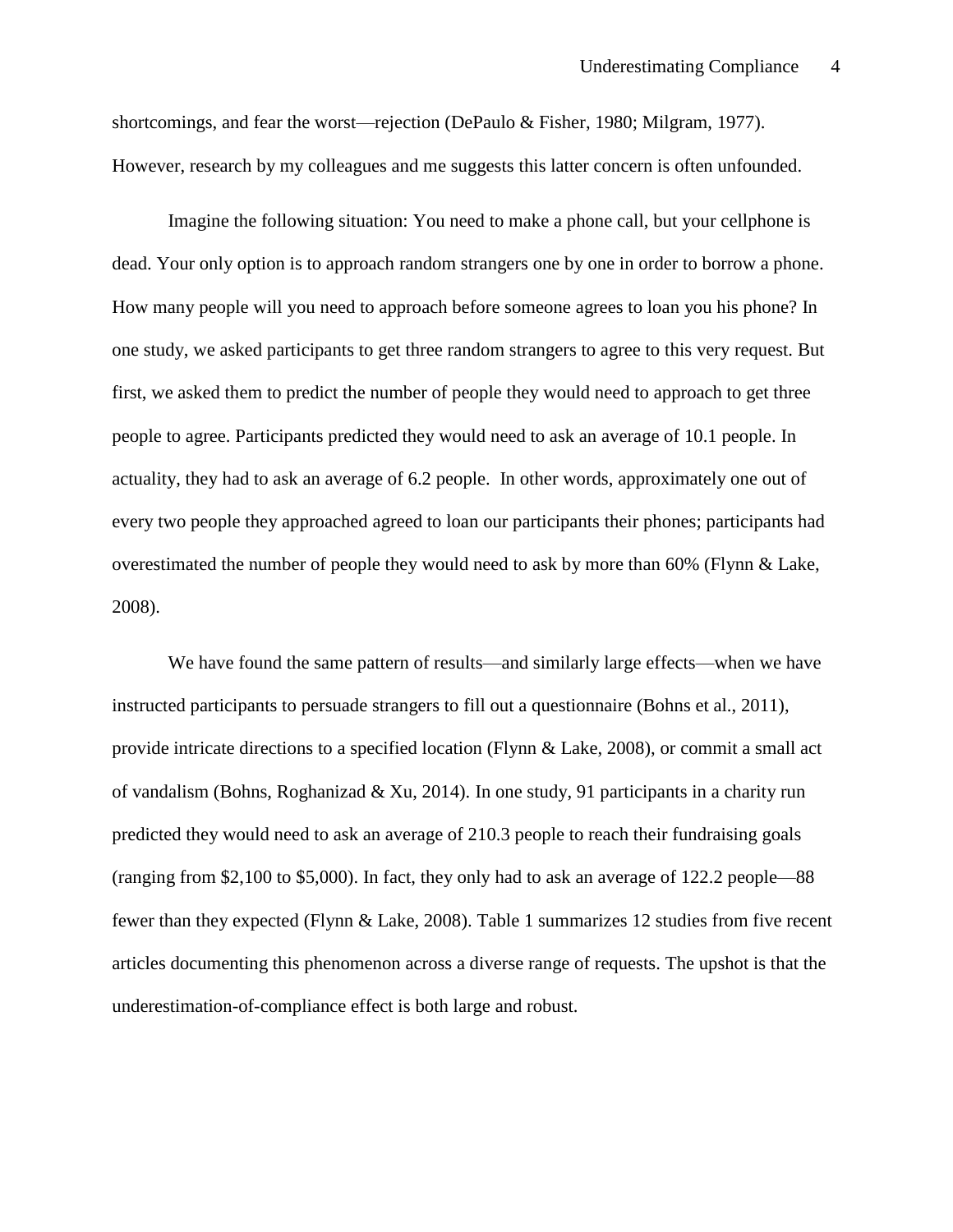#### **WHY DO PEOPLE UNDERESTIMATE COMPLIANCE?**

Why do people err so considerably when predicting the likelihood that others will comply with their requests? We have found that this phenomenon is the result of requesters' failure to appreciate how uncomfortable it would be for targets to say "no" to a request. A target's refusal would constitute a "face-threatening act," potentially calling into question the requester's trustworthiness or the appropriateness of the request: refusing to turn over one's cellphone could imply one does not trust the requester to give it back; refusing to engage in an act that seems ethically questionable could be seen as an attack on the requester's morality (Brown & Levinson, 1978; Goffman, 1971). In essence, by refusing a request one risks offending one's interaction partner—a violation of intrinsic social norms that would ultimately embarrass both parties (Sabini, Siepmann & Stein, 2001). As a result, many people agree to things—even things they would prefer not to do—simply to avoid the considerable discomfort of saying "no."

Yet people tend to underestimate the extent to which others' behavior is affected by such concerns. Although the motivation to avoid embarrassment drives much of social behavior, outside observers consider this motivation to be trivial and discount its impact on others' behavior and decisions (Bohns & Flynn, 2010; Sabini et al. 2001; Van Boven, Loewenstein & Dunning, 2005). Accordingly, when requesters estimate the likelihood that others will comply with their requests, they tend to focus on more tangible information, such as the instrumental costs (e.g., time, money) a target would incur by agreeing to a request, and largely ignore a target's concerns with embarrassment. The erroneous belief that a target can easily say "no" to a request if she is so inclined leads requesters to exaggerate the likelihood of rejection. Indeed, in our studies we have found that the underestimation-of-compliance effect is reliably explained by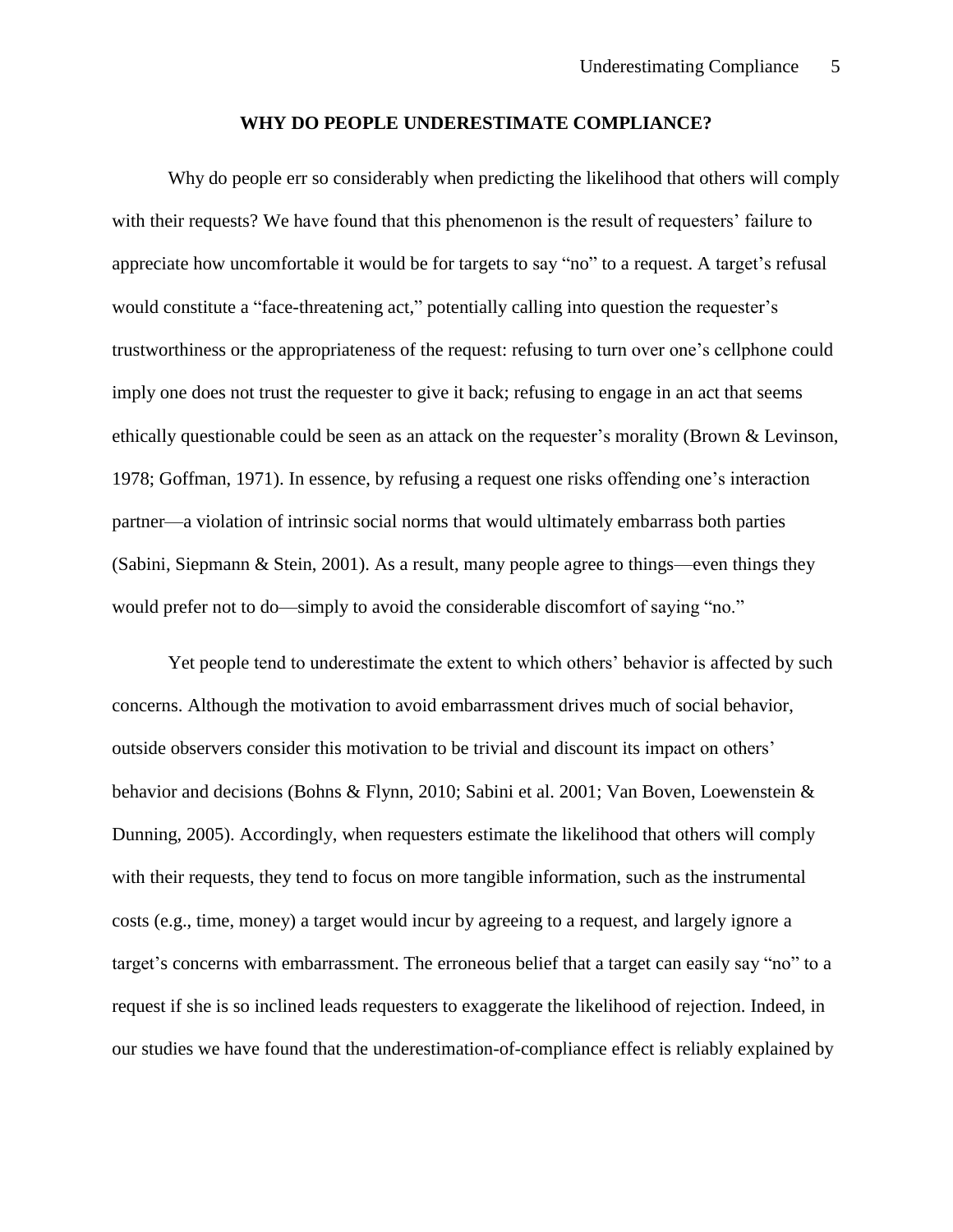requesters' paltry estimates of how awkward targets would feel saying "no" (Bohns et al., 2011; Flynn & Lake, 2008; Newark, Flynn & Bohns, 2014).

# **FACTORS THAT DO AND DO NOT IMPACT THE UNDERESTIMATION-OF-COMPLIANCE EFFECT**

The psychological mechanism described above has informed our search for factors that might attenuate or reverse this robust effect. It also explains why the effect persists across so many variations of the original paradigm: It is awkward to say "no" to a request regardless of what or how big it is (within reason). However, requesters, oblivious to how uncomfortable it is for targets to say "no" to *any* request, think changing various features of the request will have a greater effect on compliance than is actually the case. Below I describe some of the experimental variations we have conducted and the factors that have been found to impact—and not to impact—the underestimation-of-compliance effect.

### **Request Size & Type**

We have found that the underestimation-of-compliance effect persists for requests of different sizes, as well as for requests people find particularly discomfiting, such as ethically dubious requests. In one study, half of our participants asked strangers to complete a brief onepage questionnaire, while the other half asked them to complete an extensive ten-page questionnaire—a tenfold increase in the time commitment for those who complied. Requesters who were randomly assigned to make the larger request predicted lower levels of compliance than those assigned to make the smaller request. However, actual compliance was unaffected by request size; targets found it equally difficult to say "no" to both requests (Flynn & Lake, 2008).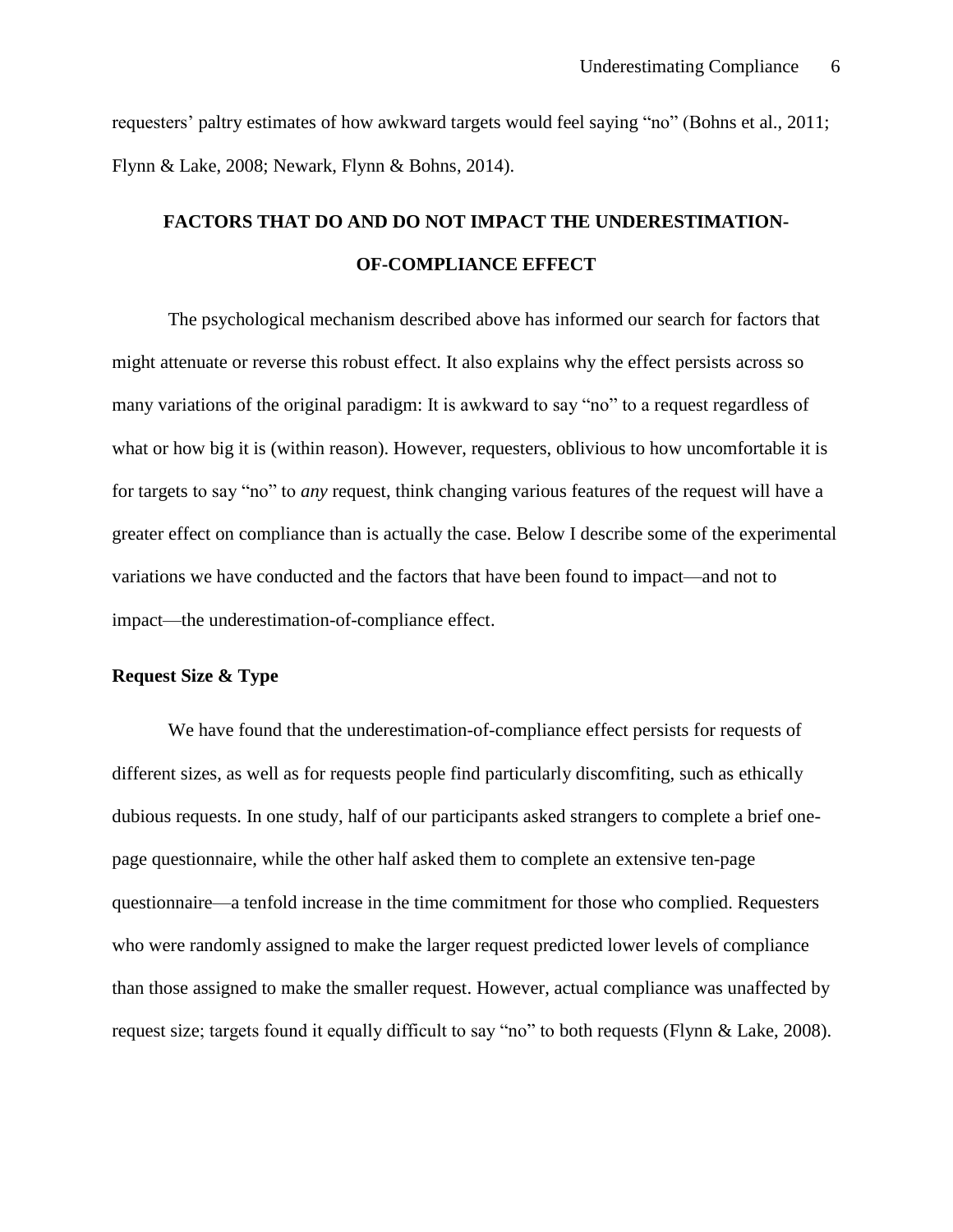In another study, participants asked strangers to vandalize a purported library book by writing the word "pickle" in pen on one of the pages. A number of individuals approached by our participants voiced their discomfort, expressing concern with getting into trouble, referring to the request as vandalism, and conveying a general reluctance to participate. Nevertheless, more than 64% agreed to vandalize the book—a far cry from requesters' prediction of 28% (Bohns et al., 2014).

#### **Repeated Requests**

Classic research has explored the effect of repeated requests on actual compliance, finding that an initial refusal can, under certain circumstances, pave the way for future compliance (Cialdini et al., 1975). In contrast, we have explored requesters' *intuitions* about the effect of repeated requests on compliance. We have found that requesters mistakenly assume someone who says "no" to an initial request is inevitably more likely to say "no" to a subsequent request.

In one study, participants approached strangers and asked them to fill out a questionnaire. Regardless of whether their targets said "yes" or "no" to this initial request, participants asked them to complete another request—to mail a letter. Although participants thought the compliance rate for targets who refused the initial request would go down 16%, compliance rates actually went *up* 10% following a refusal (Newark et al., 2014). In contrast to requesters' expectations, targets found it just as uncomfortable—seemingly more so—to refuse someone a second time.

#### **Incentives for Compliance**

People often offer incentives when making requests. For example, someone might offer gas money in exchange for a ride. We have found that offering money in exchange for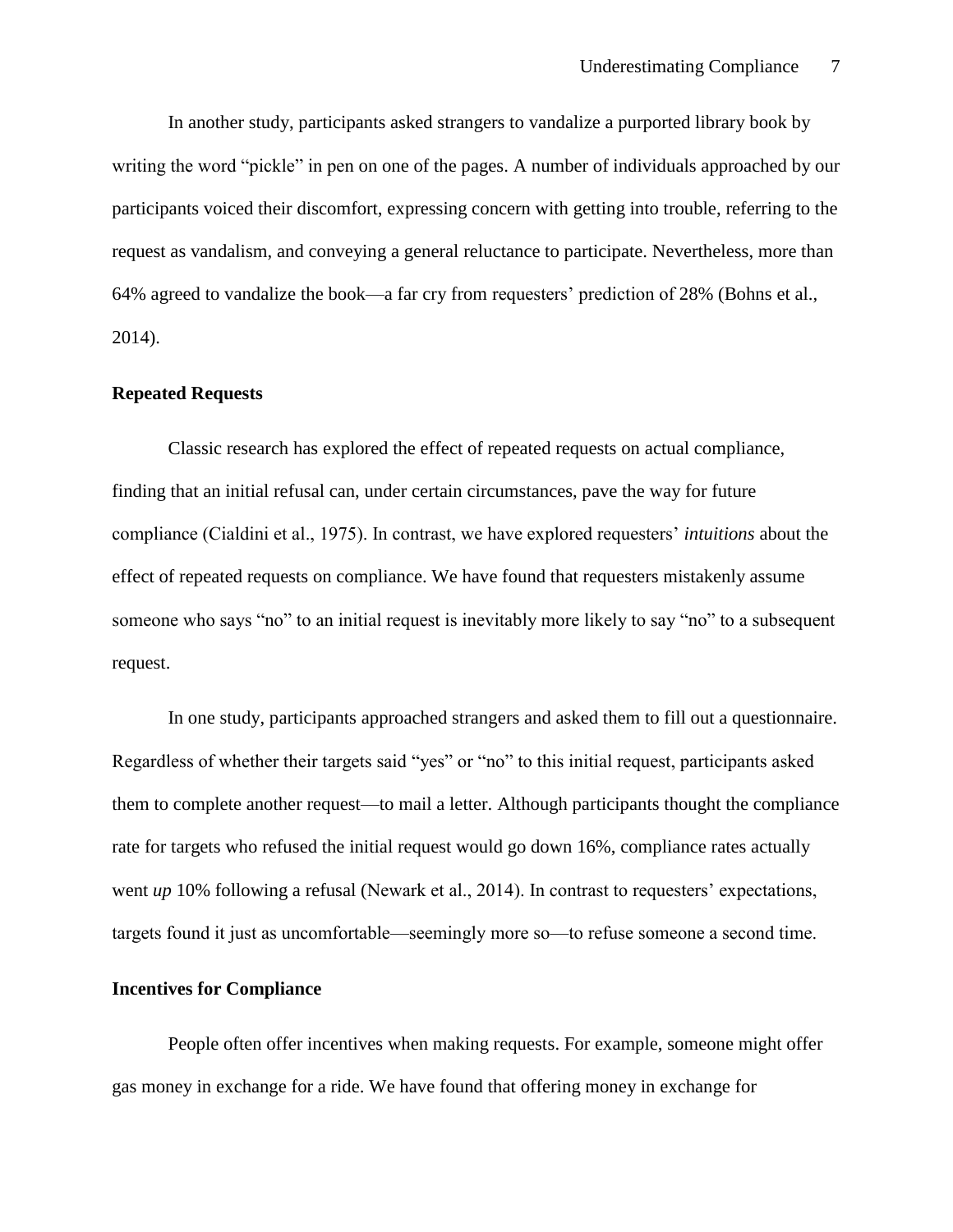compliance mitigates the underestimation-of-compliance effect. In one study, participants who offered strangers dollars to vandalize a library book were less likely to underestimate compliance than those who offered no incentives or non-monetary (candy) incentives (Bohns, Newark, & Xu, 2015).

Additional data revealed that monetary incentives affected requesters' reactions to the task more so than targets'. Despite the fact that requesters felt more comfortable and confident when offering money in exchange for compliance, the people they approached were just as willing to comply for free.

# **Culture**

We have found that the underestimation-of-compliance effect is more pronounced in individualistic cultures, such as the United States, than collectivistic cultures, such as China. When participants in China and the United States asked strangers to complete a questionnaire, Chinese participants were less likely than American participants to underestimate compliance (Bohns et al. 2011).

These cross-cultural differences were explained by the greater consideration paid by Chinese participants to the awkwardness targets would experience saying "no" to their requests. This finding is consistent with the presumed tendency of Americans to emphasize the role of individual choice over social pressure and embarrassment when explaining others' behavior (Sabini et al., 2001).

# **Request Directness & Medium**

It is much more awkward—and therefore less likely—for someone to say "no" to a request asked directly and face-to-face than one asked indirectly or over email. However, we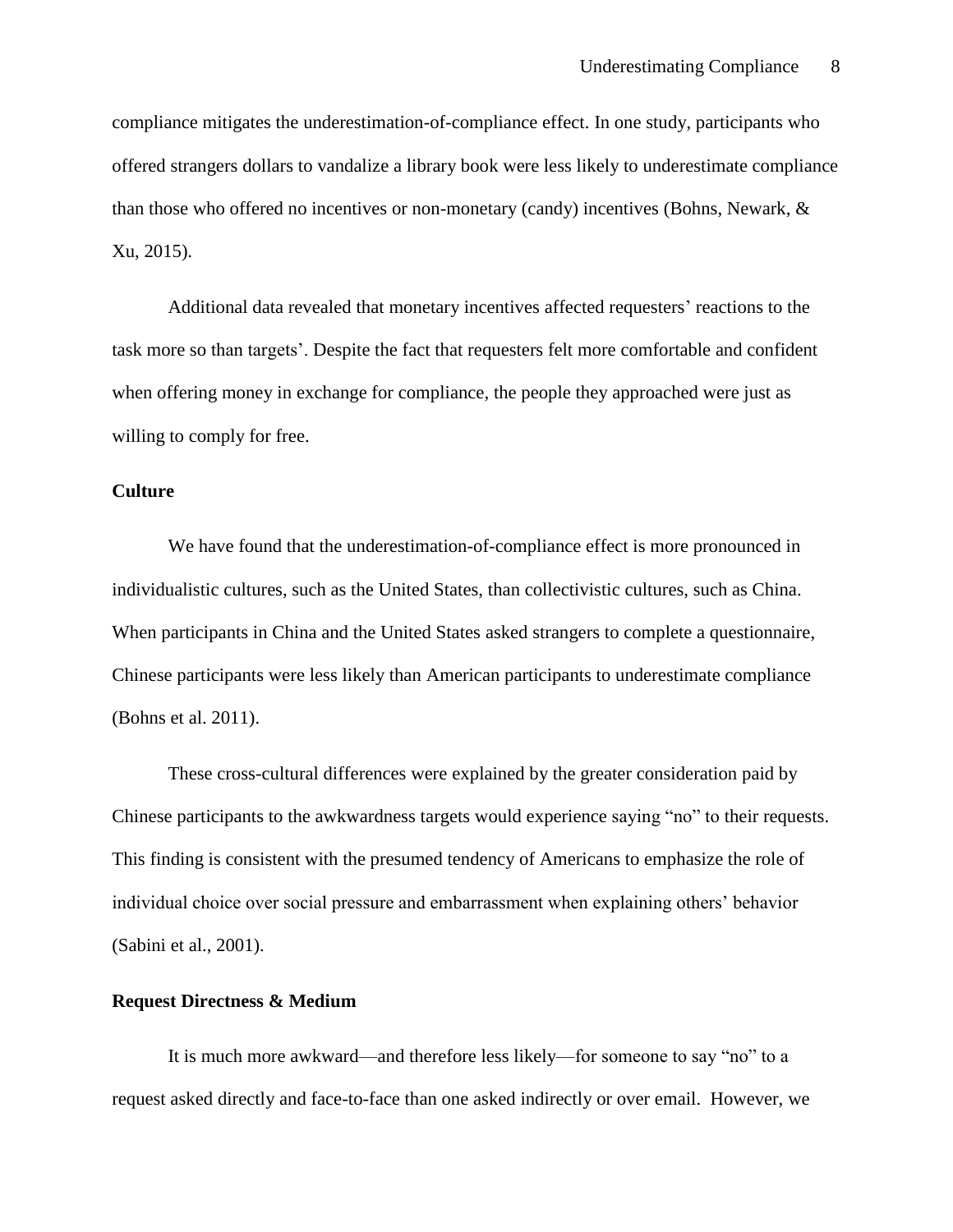have found that requesters are largely oblivious to this fact. When we have varied request directness by manipulating how a request is posed—either indirectly by dropping hints ("I could really use a phone right now…"), or via a direct request ("Will you lend me your phone?")—we have found that targets say they would be more likely to comply with a direct request. However, requesters *expect* indirect requests to be more effective (Flynn & Lake, 2008).

We have found similar effects for the medium through which a request is made. In one study, participants asked strangers to fill out a questionnaire in person, or handed out flyers printed with the same request ("Will you fill out a questionnaire?"). Participants who asked targets to complete a questionnaire face-to-face underestimated compliance, but participants who made the same request using flyers overestimated compliance (Flynn & Lake, 2008). In another study, participants similarly overestimated compliance when asking strangers to fill out a questionnaire over email (Roghanizad & Bohns, 2015). Altogether, the manner by which a request is made seems to impact the underestimation-of-compliance effect in important ways.

#### **Other Factors**

There are numerous other potential moderators of the underestimation-of-compliance effect. One factor of interest is gender (Eagly, 1983); however, we have found no reliable gender effects in our studies. Another potential moderator is requesters' relationship to their targets, including attributes such as power and closeness. Despite the large sample of people our participants have approached, most of their targets have been strangers.

This latter factor may help to explain a remaining puzzle: Given that most people have ample experience asking for things, why are they so bad at predicting compliance? One possibility is that in daily life, we typically make requests of people whom we expect will say,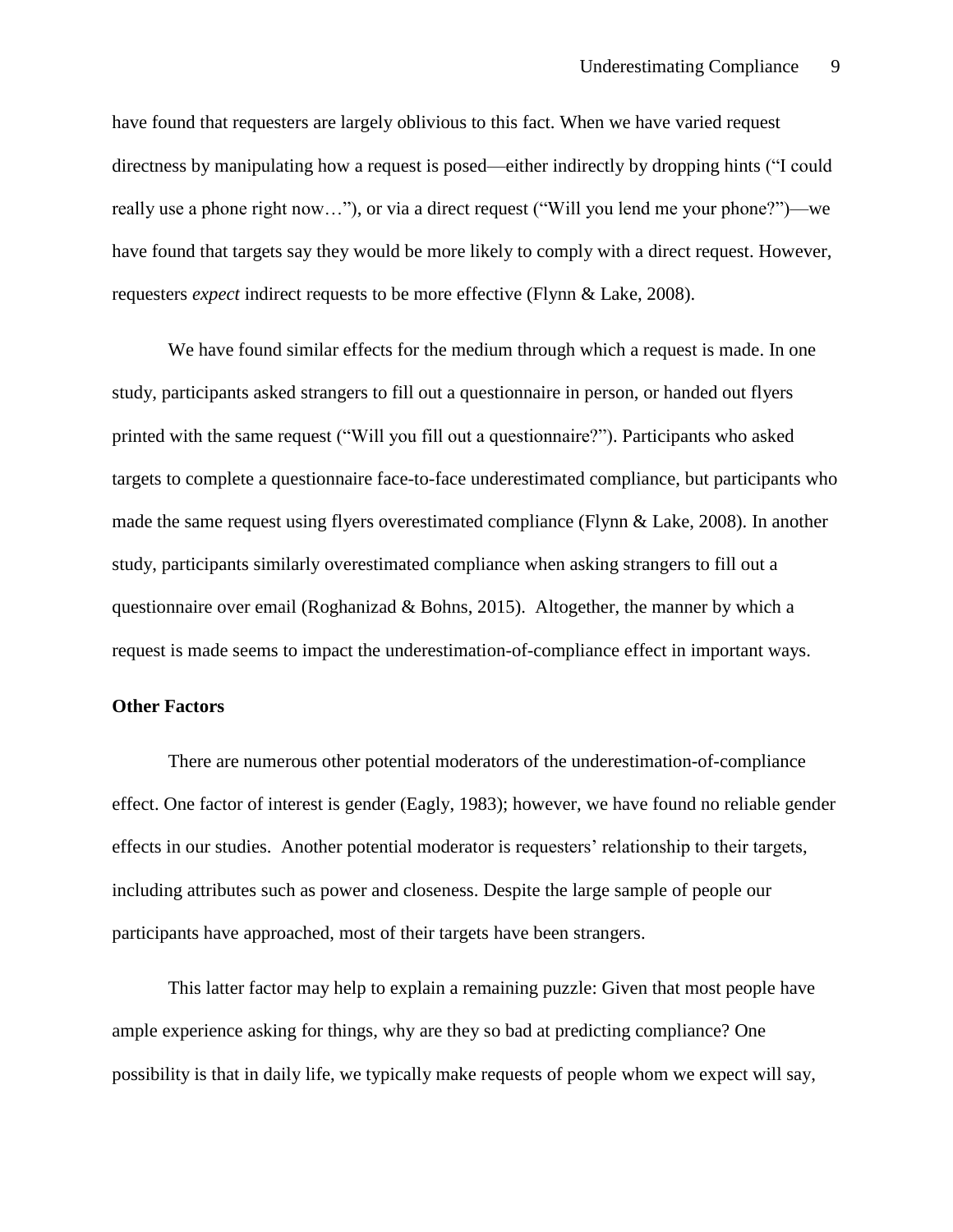"yes," such as close friends. Consequently, we are rarely surprised when others comply with our requests, and thus have no cause to update our preconceptions about the likelihood of compliance in general.

#### **CONCLUSION: THE INFLUENCER'S PERSPECTIVE**

How well do we understand the influence we have over others? Can we tell when another person feels uncomfortable with our request, but feels she can't say "no"? Do we know how much more effective our persuasive appeal is likely to be face-to-face rather than over email? Do we realize when our playful suggestion emboldened someone to engage in a behavior we didn't mean to condone?

Research on social influence has been largely silent on such questions, focusing on understanding the psychology of *influencees*, the targets or objects of various forms of influence, while mostly neglecting the perspective of *influencers*. When perspectives beyond the influencee are considered, they are typically those of neutral observers asked to predict what the "average" person is likely to do or explain why some mysterious individual did what they did, a task that is different both cognitively and motivationally from predicting one's own influence over another person [Dunning & Helzer, 2014; see Gilbert & Jones (1986) for a noteworthy exception]. Similarly, when people are asked to forecast their own performance on a task, such tasks typically do not rely on the kinds of perspective-taking skills necessary to predict one's capacity for influence (Zell & Krizan, 2014).

The research reviewed here offers a rare glimpse into the influencer's view of the influence process. My colleagues and I hope researchers will continue to explore this meaningful perspective and identify not only the factors that make us more or less influential, but also the factors that make us more or less *aware* of our influence over others.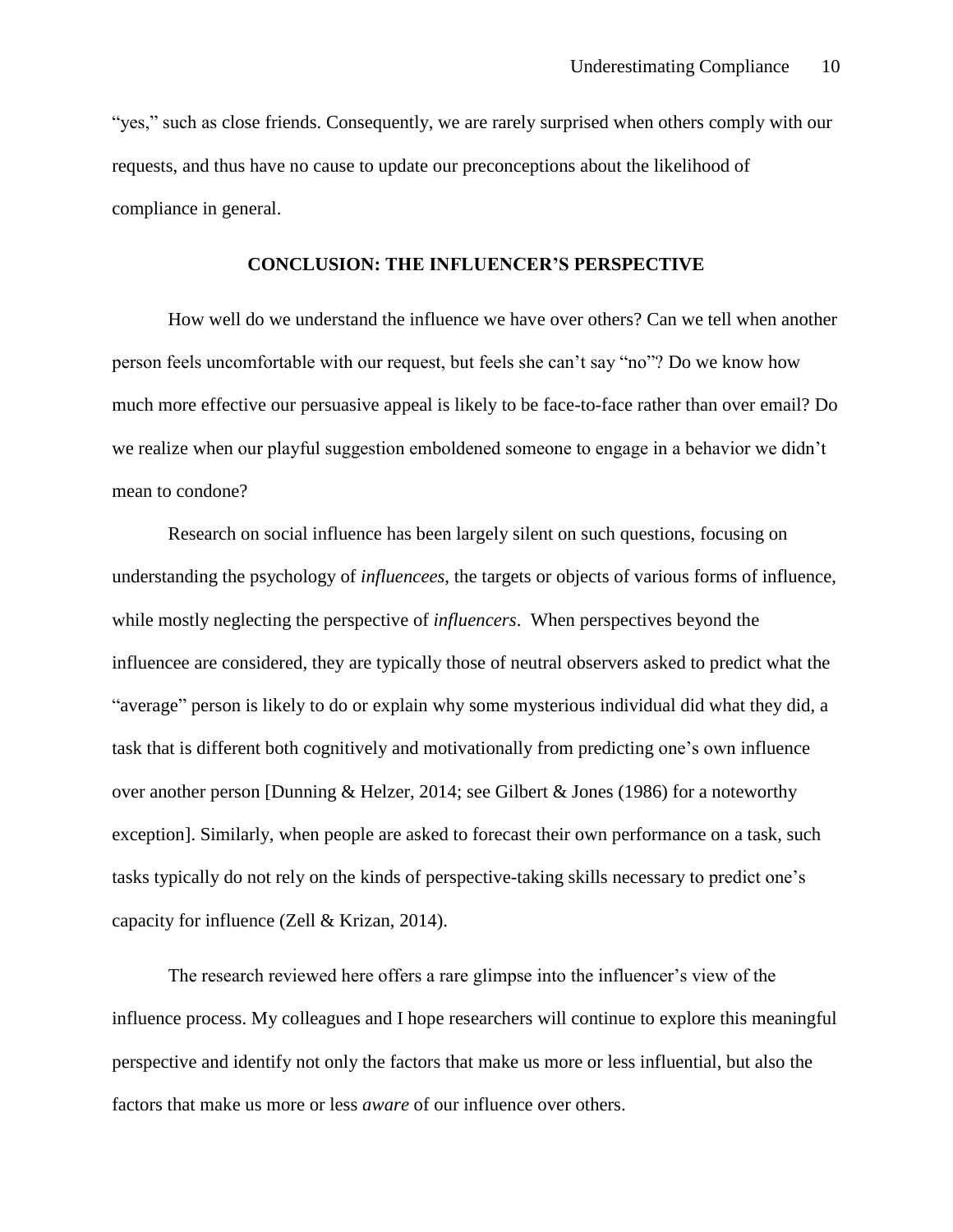#### **REFERENCES**

- Bohns, V. K., & Flynn, F. J. (2010). "Why didn't you just ask?" Underestimating the discomfort of help-seeking. *Journal of Experimental Social Psychology*, *46*(2), 402-409.
- Bohns, V. K., Handgraaf, M. J. J., Sun, J. M., Aaldering, H., Mao, C., & Logg, J. (2011). Are social prediction errors universal? Predicting compliance with a direct request across cultures. *Journal of Experimental Social Psychology, 47,* 676-680.
- Bohns, V. K., Newark, D. A., Xu, A. (2015). For a dollar, would you… How (we think) money influences compliance with our requests. Revising for *Organizational Behavior and Human Decision Processes.*
- Bohns, V. K., Roghanizad, M. M., & Xu, A. Z. (2014). Underestimating our influence over others' unethical behavior and decisions. *Personality and Social Psychology Bulletin*, *40*(3), 348-362.
- Brown, P. & Levinson, S. (1987). *Politeness: Some Universals in Language Usage.* Cambridge: Cambridge University Press.
- Cialdini, R. B., & Goldstein, N. J. (2004). Social influence: Compliance and conformity. *Annual Review of Psychology*, *55*, 591-621.
- Cialdini, R. B., Vincent, J. E., Lewis, S. K., Catalan, J., Wheeler, D., & Darby, B. L. (1975). Reciprocal concessions procedure for inducing compliance: The door-in-the-face technique. *Journal of Personality and Social Psychology*, *31*(2), 206.
- DePaulo, B. M. & Fisher, J. D. (1980). The costs of asking for help. *Basic and Applied Social Psychology, 1,* 23-35.

Dunning, D., & Helzer, E. G. (2014). Beyond the Correlation Coefficient in Studies of Self-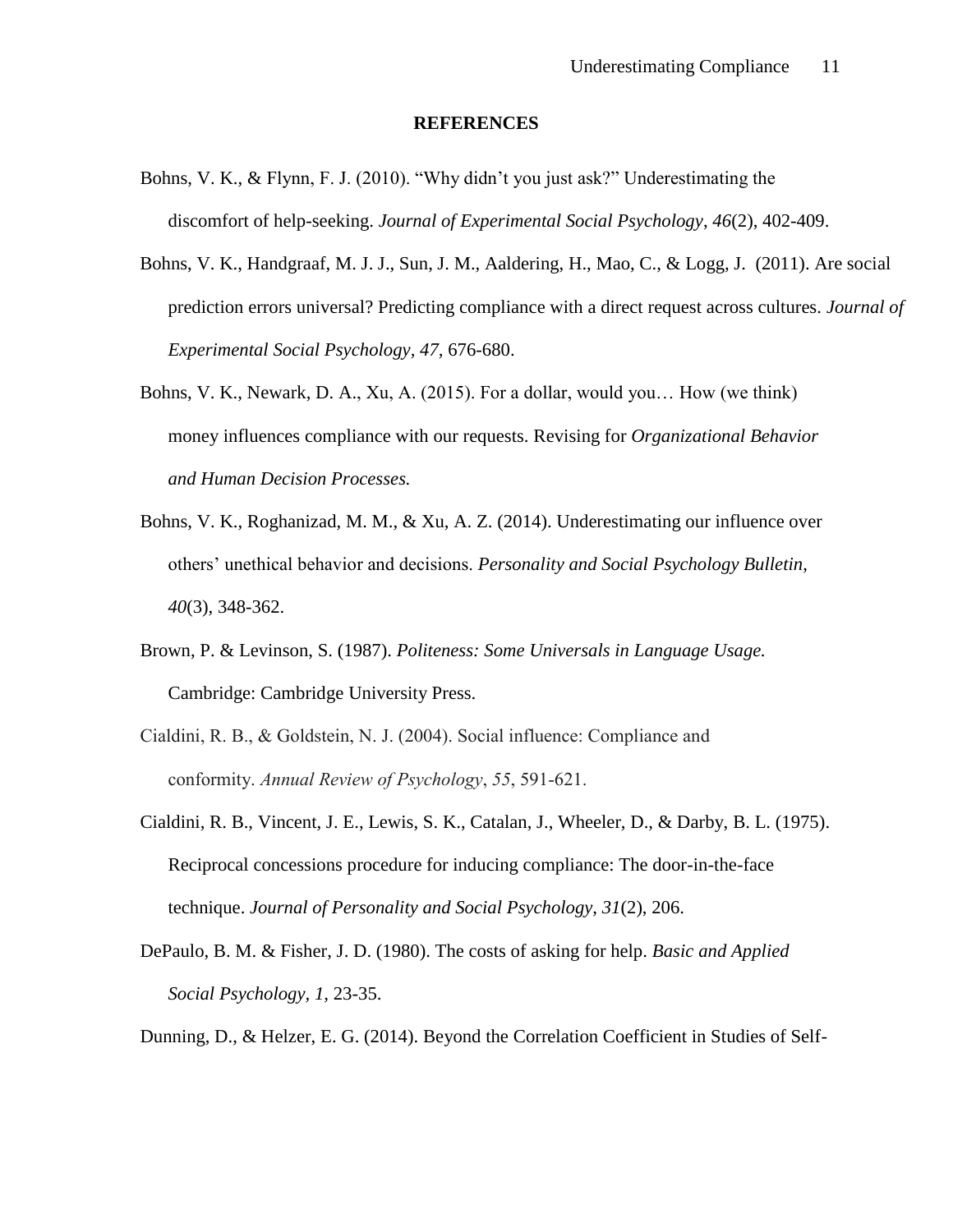Assessment Accuracy Commentary on Zell & Krizan (2014). *Perspectives on Psychological Science*, *9*(2), 126-130.

- Eagly, A. H. (1983). Gender and social influence: A social psychological analysis. *American Psychologist*, *38*(9), 971.
- Flynn, F. J., & Lake (Bohns), V. K. B. (2008). If you need help, just ask: underestimating compliance with direct requests for help. *Journal of Personality and Social Psychology*, *95*(1), 128.
- Gilbert, D. T., & Jones, E. E. (1986). Perceiver-induced constraint: Interpretations of selfgenerated reality. *Journal of Personality and Social Psychology, 50,* 269–280Goffman, E. (1971). *Relations in public.* Harmondsworth: Penguin.
- Milgram, S. (1977). *The individual in a social world: Essays and experiments.* Reading, MA: Addison-Wesley.
- Newark, D. A., Flynn, F. J., & Bohns, V. K. (2014). Once Bitten, Twice Shy The Effect of a Past Refusal on Expectations of Future Compliance. *Social Psychological and Personality Science*, *5*, 218-225.
- Petty, R. E. & Cacioppo, J. T. (1986). *The elaboration likelihood model of persuasion.* Springer: NY.
- Roghanizad, M. M. & Bohns, V. K. (2015). *Overestimating persuasiveness through computer-mediated communication: An application of egocentrism.* Unpublished doctoral dissertation.
- Sabini, J., Siepmann, M., & Stein, J. (2001). The really fundamental attribution error in social psychological research. *Psychological Inquiry, 12, 1-15*.

Van Boven, L., Loewenstein, G., & Dunning, D. (2005). The illusion of courage in social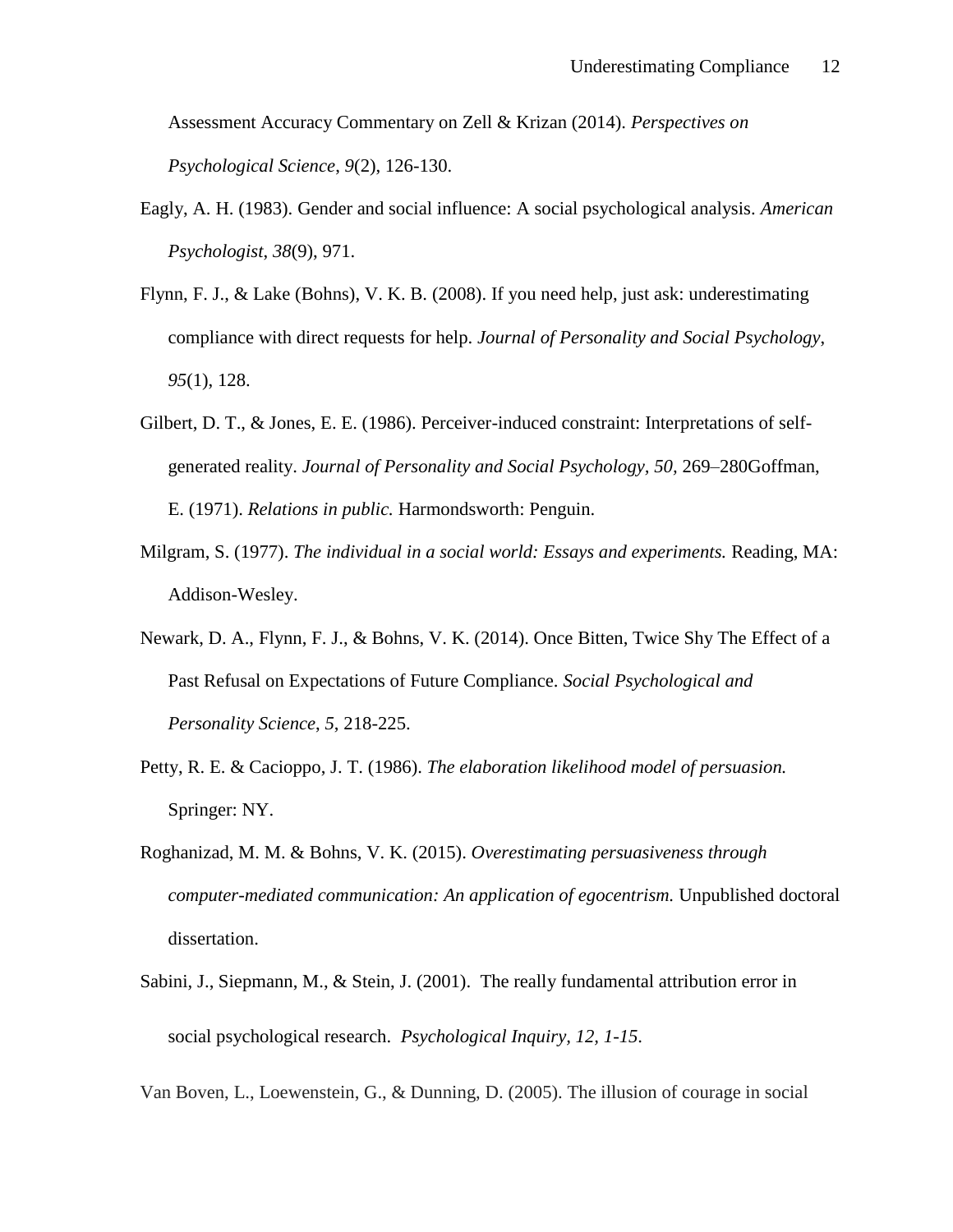predictions: Underestimating the impact of fear of embarrassment on other people.

*Organizational Behavior and Human Decision Processes*, *96*(2), 130-141.

Zell, E., & Krizan, Z. (2014). Do people have insight into their abilities? A metasynthesis. *Perspectives on Psychological Science*, *9*(2), 111-125.